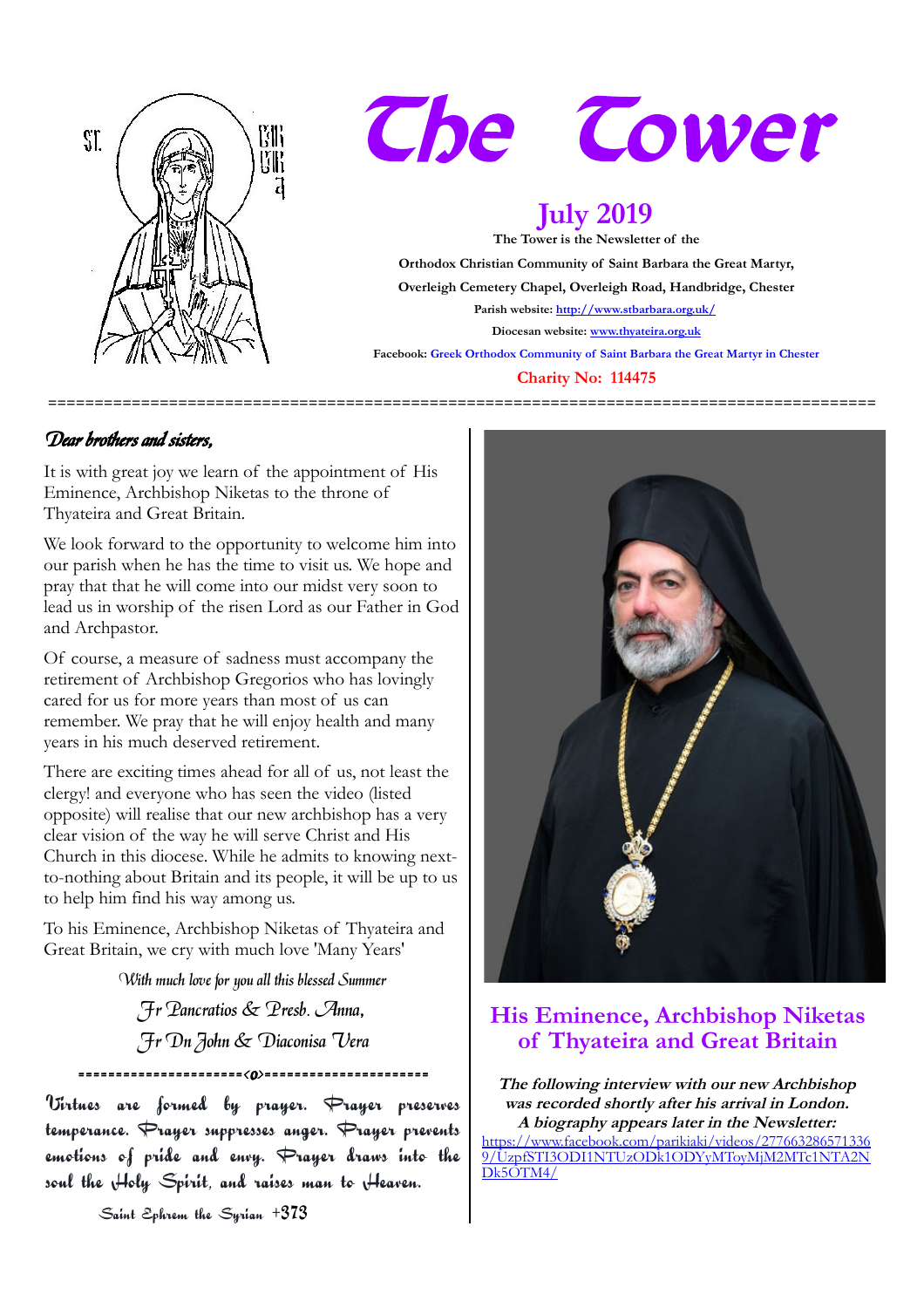## **Principal Services for July**

| 3rd             | Wednesday             | 6.30 <sub>pm</sub> | Vespers                               | Saint Andrew of Crete                                    |
|-----------------|-----------------------|--------------------|---------------------------------------|----------------------------------------------------------|
| 6th             | Saturday              | 5.30pm             | Vespers                               |                                                          |
| 7th             | <b>Sunday</b>         | 10.00am            | <b>Matins</b>                         |                                                          |
|                 |                       | 11.00am            | <b>Divine Liturgy</b>                 | 3rd after Pentecost; New Martyrs of Bulgaria             |
|                 | 8th Monday            | 6.30 <sub>pm</sub> | Vespers                               | <b>Hieromartyr Pancratios</b>                            |
|                 | 10th Wednesday        | 6.30pm             | Vespers                               | Great Martyr Euphemia the All-Praised                    |
|                 | 13th Saturday         | 5.30pm             | Vespers                               |                                                          |
|                 | 14th Sunday           | 10.00am            | <b>Matins</b>                         |                                                          |
|                 |                       | 11.00am            | <b>Divine Liturgy</b>                 | 4th after Pentecost; Fathers of the 4th Ec. Council      |
|                 | 17th Wednesday        | 6.30 <sub>pm</sub> | Vespers                               | Martyrs the Grand Duchess Elizabeth & Nun Barbara        |
|                 | 19th Friday           | 6.30pm             | Vespers                               | Prophet Elias                                            |
|                 | 20th Saturday         | 5.30pm             | Vespers                               |                                                          |
|                 | 21st Sunday           | 10.00am            | <b>Matins</b>                         |                                                          |
|                 |                       | 11.00am            | <b>Divine Liturgy</b>                 | 5th after Pentecost; St Symeon of Emesa fool-for-Christ  |
|                 | 24th Wednesday        | 6.30 <sub>pm</sub> | Vigil                                 | Dormition of the Righteous Anna, mother of the Theotokos |
| 27th            |                       | 5.30pm             | Vespers                               |                                                          |
|                 | 28th Sunday           | 10.00am            | <b>Matins</b>                         |                                                          |
|                 |                       | 11.00am            | <b>Divine Liturgy</b>                 | 6th after Pentecost; St Irene of Chrysovalantou          |
|                 | 31st Wednesday 6.30pm |                    | <b>Vigil</b>                          | Procession of the Life-giving Cross & Blessing of Waters |
|                 |                       |                    |                                       |                                                          |
|                 |                       |                    |                                       | <b>Principal Services for August</b>                     |
| 3rd             | Saturday              | 5.30 <sub>pm</sub> | Vespers                               |                                                          |
| 4th             | <b>Sunday</b>         | 10.00am            | <b>Matins</b>                         |                                                          |
|                 |                       | 11.00am            | <b>Divine Liturgy</b>                 | 7th after Pentecost; Seven Sleepers of Ephesus           |
| 6 <sup>th</sup> | <b>Tuesday</b>        | 11.00am            | <b>Divine Liturgy</b>                 | Feast of the Transfiguration of Our Lord                 |
| 7th             | Wednesday             | 6.30 <sub>pm</sub> | Vespers                               | St Myron, Bishop of Crete                                |
|                 | 10th Saturday         | 5.30 <sub>pm</sub> | Vespers                               |                                                          |
|                 | 11th Sunday           | 10.00am            | <b>Matins</b>                         |                                                          |
|                 |                       | 11.00am            | <b>Divine Liturgy</b>                 | 8th after Pentecost; Virgin-Martyr Susanna               |
|                 | 14th Wednesday 6.30pm |                    | <b>Vespers</b>                        |                                                          |
|                 |                       | 7.30 <sub>pm</sub> | <b>Divine Liturgy</b>                 | <b>Feast of the Dormition of the Theotokos</b>           |
|                 | 17th Saturday         | 5.30pm             | Vespers                               |                                                          |
|                 | 18th Sunday           | 10.00am            | <b>Matins</b>                         |                                                          |
|                 |                       | 11.00am            | <b>Divine Liturgy</b>                 | 9th after Pentecost; Martyrs Florus & Laurus of Illyria  |
|                 | 21st Wednesday        | 6.30 <sub>pm</sub> | Vespers                               | Martyr Agathonikos of Nicomedia                          |
|                 | 24th Saturday         | 5.30 <sub>pm</sub> | Vespers                               |                                                          |
|                 | 25th Sunday           | 10.00am            | <b>Matins</b>                         |                                                          |
|                 |                       | 11.00am            | <b>Divine Liturgy</b>                 | 10th after Pentecost; St John of Karpathos               |
|                 | 28th Wednesday        | 6.30 <sub>pm</sub> | Vespers                               | Beheading of the Forerunner, John the Baptist            |
|                 | 31st Saturday         | 5.30 <sub>pm</sub> | Vespers & Prayers for the Environment |                                                          |
|                 |                       |                    |                                       |                                                          |

**++++++++++++++++++++**

## The Service of the Paraklesis

The Supplicatory Canon to the Mother of God will be served in Church each day during the Dormition Fast (1st-15<sup>th</sup> August) at 3pm as follows:  $1^{st}$ ,  $2^{nd}$ ,  $3^{rd}$ ,  $7^{th}$ ,  $8^{th}$ ,  $9^{th}$ ,  $10^{th}$ ,  $12^{th}$  &  $13^{th}$ .

Please ensure that you bring, or hand in, the names of those in need of the divine help of the Theotokos. These services are a great aid to those who suffer from physical or spiritual illness or other personal difficulties.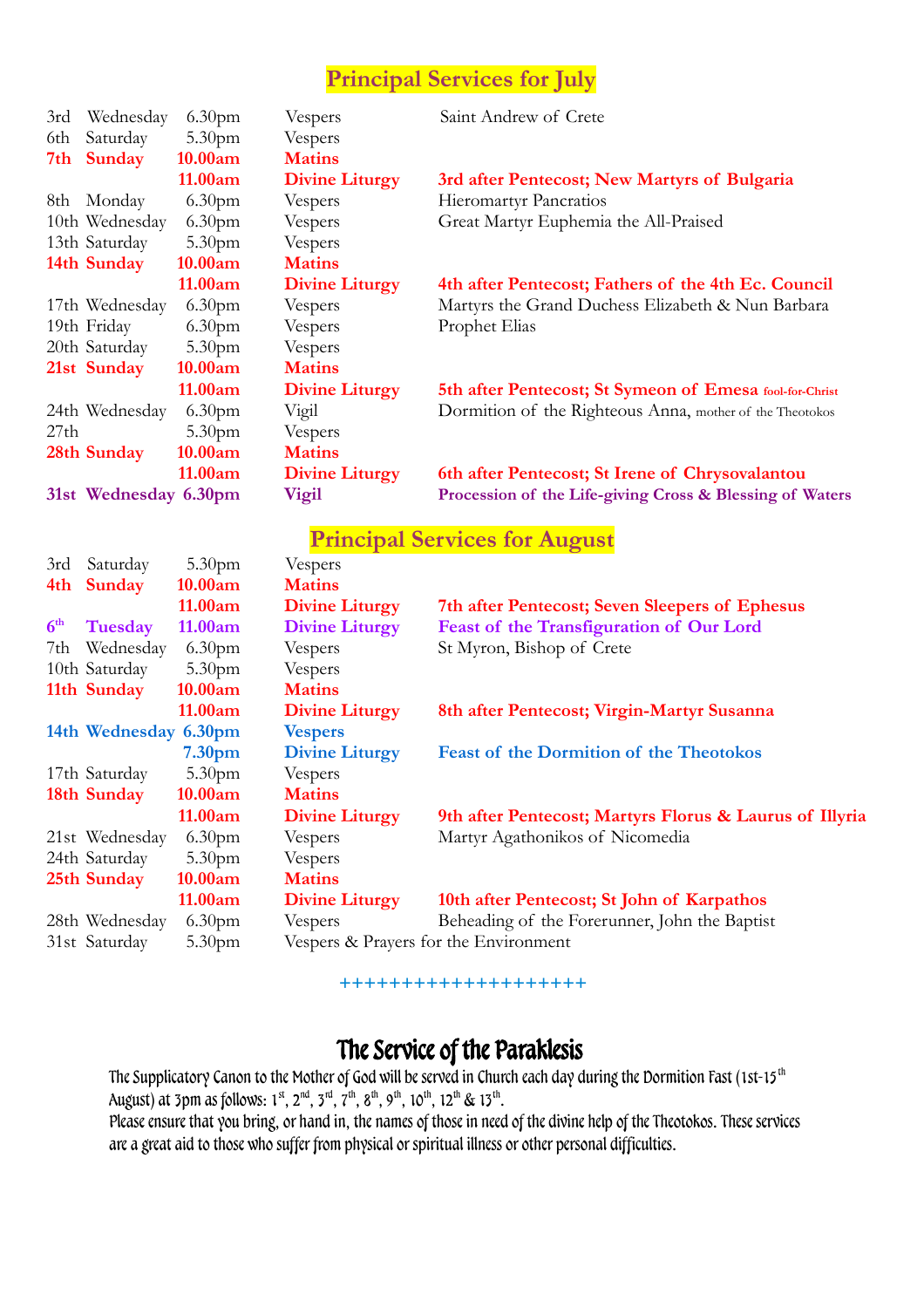## **His Eminence, Archbishop Niketas of Thyateira and Great Britain a brief biography**

The Holy Synod of the Ecumenical Patriarchate unanimously elected Metropolitan Nikitas of Dardanelles as the new Archbishop of Thyateira and Great Britain, succeeding Archbishop Gregorios who retired as of Wednesday 12<sup>th</sup> June, 2019.

The newly elected Archbishop said that "with much surprise I learned about my election as Archbishop of Thyateira. I have no words to express my gratitude to His All Holiness Ecumenical Patriarch Bartholomew and the members of the Holy and Sacred Synod for their trust in my person. I pray to God to grant me illumination to do His Will. I also pray that all those things that I have learned in the Mission and also at the Patriarch Athenagoras Orthodox Institute will help me to serve God and His Church as a good and humble shepherd of the People. I thank all the good people for their good wishes and love that they have shown to me all these years."

Archbishop Nikitas visited the Ecumenical Patriarchate in Constantinople for the Services of Lesser and Great Minima (Announcements) before Ecumenical Patriarch Bartholomew and the members of the Holy Synod on Wednesday 12th June. His enthronement will be scheduled to take place on Saturday 27<sup>th</sup> July at Hagia Sophia Cathedral in London.

Our new Archbishop is the son of Constantine and Kalliope Lulias. He was born on 22nd June, 1955 in Tampa, FL and raised in Tarpon Springs, FL with his brother John. His roots are from Krokos Kozanis and the island of Kalymnos.

A member of Savant, the University of Florida Honour Society, he graduated with a BA (Hons) degree from the University in 1976. His Eminence attended Holy Cross Greek

Orthodox School of Theology and received his Masters' of Divinity, with Honours, in 1980. He was a Rotary International Graduate Scholar from 1980-1981 and a Graduate Scholar, Ministry of the Exterior, Greece, from 1981- 1982. He pursued graduate studies at the University of Thessaloniki, Greece until November 1982. He also studied the Russian language at the Saint Petersburg Theological Seminary in Russia from late 1992 to mid-1993. His Eminence Nikitas' first assignment upon ordination was Associate Pastor at Sts. Constantine and Helen Cathedral in Merrillville, Indiana. He remained at the Cathedral until 1987 at which time he became the Chancellor of the Greek Orthodox Diocese of Chicago. During his tenure as Chancellor from 1987 to 1995, he was involved in numerous educational, community service, and interfaith activities, including teaching a course in Orthodox Christian Theology at Loyola University, Chicago, Illinois (1988 to 1991). In 1994 he was appointed Director of Development for International Orthodox Christian Charities (IOCC) and on  $1<sup>st</sup>$  July, 1995 he became Pastor of the St. Demetrios Orthodox Church of Chicago. He was consecrated a bishop and named Metropolitan of Hong Kong and South East Asia on 14th December, 1996. That historic event took place in the Patriarchal Cathedral of St. George the Great Martyr at the Phanar in Constantinople. He was enthroned as the first Metropolitan of Hong Kong and South East Asia (the Exarchates of China, India, Indonesia, the Philippines and Singapore) on January 12, 1997 at the Cathedral of Saint Luke the Evangelist in Hong Kong. In March of 2007, His Eminence Nikitas was appointed Director of the Patriarch Athenagoras Orthodox Institute.

May God grant His Eminence ' Many Years'.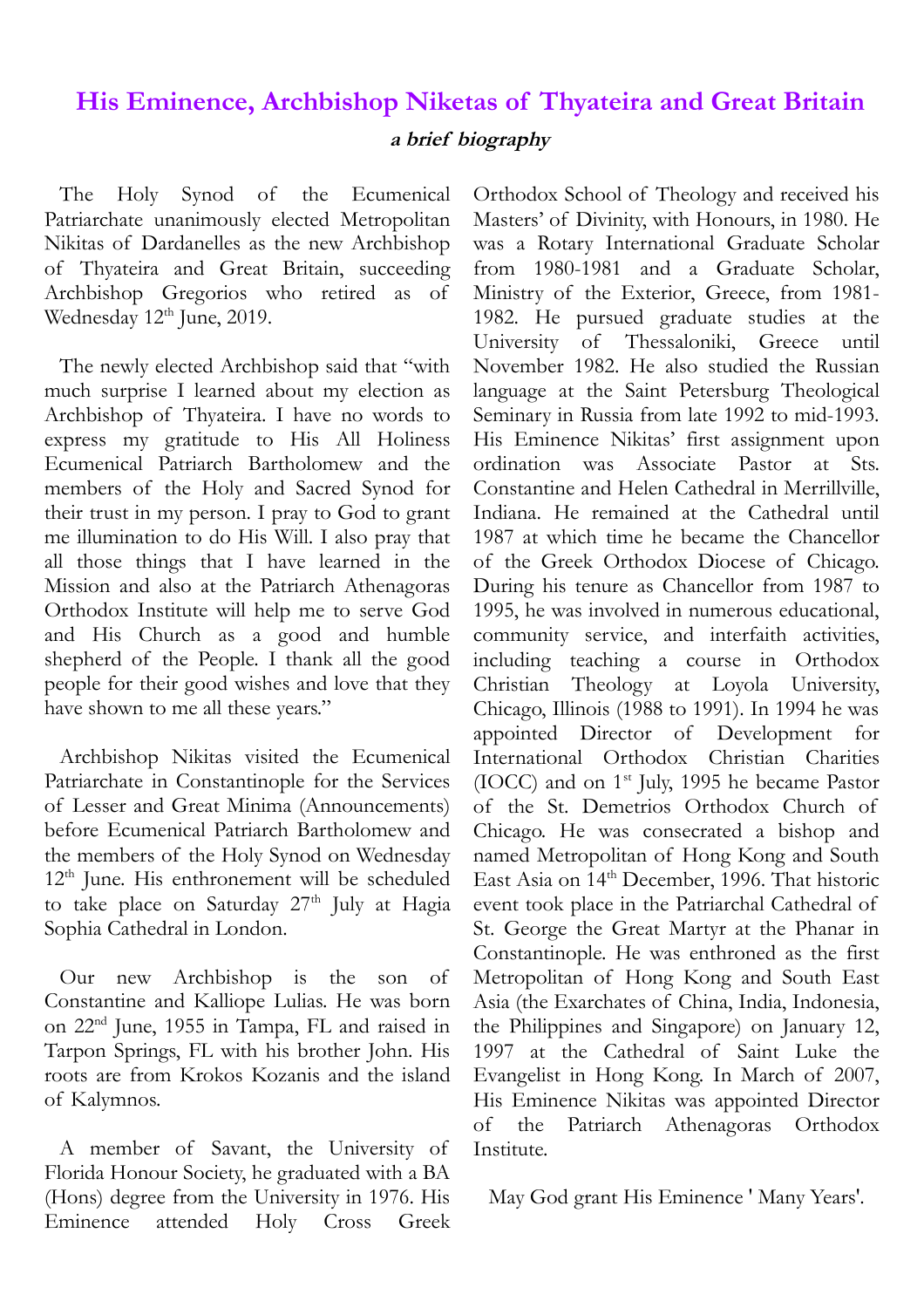## **Some Further Thoughts on the Life and Traditions of our Faith On Developing a Spiritual Life**

Even for us as Orthodox Christians, the demands of the world can often be overwhelming. Such demands can root out our faith to the extent that we allow our prayer life to crumble and that even going to church becomes an effort.

We must challenge these torments of the evil one in every way that we can. At the end of the day we cannot call ourselves by the name of Orthodox Christian unless we wage war on the demons. That war is at the heart of the spiritual life; to challenge the temptations and distractions whenever they appear.

At our Baptism, we were adorned as 'soldiers of Christ' and a soldier is always prepared to fight and to defeat the enemy. Our sword is the Cross and our armour is prayer. Without them, we are cut down as quickly as the farmer in the field scythes his corn.

So let us consider how we may truly be 'soldiers of Christ' *(see also 2 Tim 2:3)* fighting our way to Salvation and his promise of eternal life.

Let us then reflect on the life we lead and work on some basics in our daily lives:

**Prayer**: If we do not pray regularly, that is, day-by-day we are empty vessels. At our Baptism, the demon of our sins was driven out, but if we do not fill our soul with prayer, seven more deadly demons *(Matt 12:43-45)* will take up their abode and we are lost. Many Fathers and Elders of the Church tell us to 'pray without ceasing', taking their lesson from the chief of the Apostles, Saint Paul in his letter to the faithful of Thessaly *(1 Thess 5:17)*. At the least, we should pray morning and evening beginning with the Trisagion Prayers (Holy God, … Our Father) and if you don't know them, you should learn them quickly! and then continue to place before God over whatever is in your heart.

Long ago, I was taught an acronym to put our prayer in order: ACTS – **A**doration – our love and worship for the God who has given us life, **C**onfession – to admit our foolishness before the Lord and prepare for Confession in Church, **T**hanksgiving – to thank the Lord for all the good things God has granted us in this life, **S**upplication – to ask for what is needful in life, not, however, what we want! Of necessity, this is a very brief description but it gives as solid basis to work on. When used on a daily basis, none of this takes very long to begin with. May our prayer life grow in us with God's grace.

One issue that I hear frequently in Confession is that in the morning, we have no time, and by the end of the day we are too tired.

When we rise is the time for prayer, before we do anything else – get up five minutes earlier and you have time! Last thing at night is too late for constructive and meaningful prayer. It is far better to offer our evening prayer before our meal when we can reflect on the issues of our day. Above all, do not do too much too soon; prayer need to grow slowly but surely in our hearts: begin with five, six, seven minutes and let the spirit of prayer grow within you.

But these should not be the only occasions when we pray – 'pray without ceasing' – for the Jesus Prayer, at its simplest 'Lord, have mercy' can be on our lips always. And what about our food? Do we bless our food before we eat, indeed do we use Holy water in our cooking? The Saints will tell us that our food tastes better with the blessing; and don't forget to give thanks to God for His good gifts when we have finished.

Do we ask a blessing of God at the start of any task, our work, our studies etc? These tasks will go all the sweeter for a blessing. It doesn't need a priest to do these things!

Above all, make the Sign of the Cross on all occasions, for the same is the greatest protection we can have against the manipulations of the evil one.

Use a prayer book – you haven't got one. Well we have some in church for a modest price. We are not all good at making up meaningful prayers and these books can be a great help when beginning to pray seriously.

Make sure your Icon Corner isn't gathering dust; this is the best place to pray face-to-face with the Risen Lord. You haven't got one? For shame, every Orthodox household should have a modest corner set aside for family prayers. Encourage your children to offer their own prayers, no matter how simple they are, for God will surely hear them. If you have no icons, there are plenty in the Refectory at church that are free to good homes. Please take them and use them and if you need help in setting a corner up, please ask one of the clergy.

Last of all, don't be a one day a week Christian, for such are the Devil's food. As Saint Peter writes, he comes like a ramping and roaring lion, seeking whom he might devour (1Pet.5:8). Remember: Constant prayer brings peace of mind!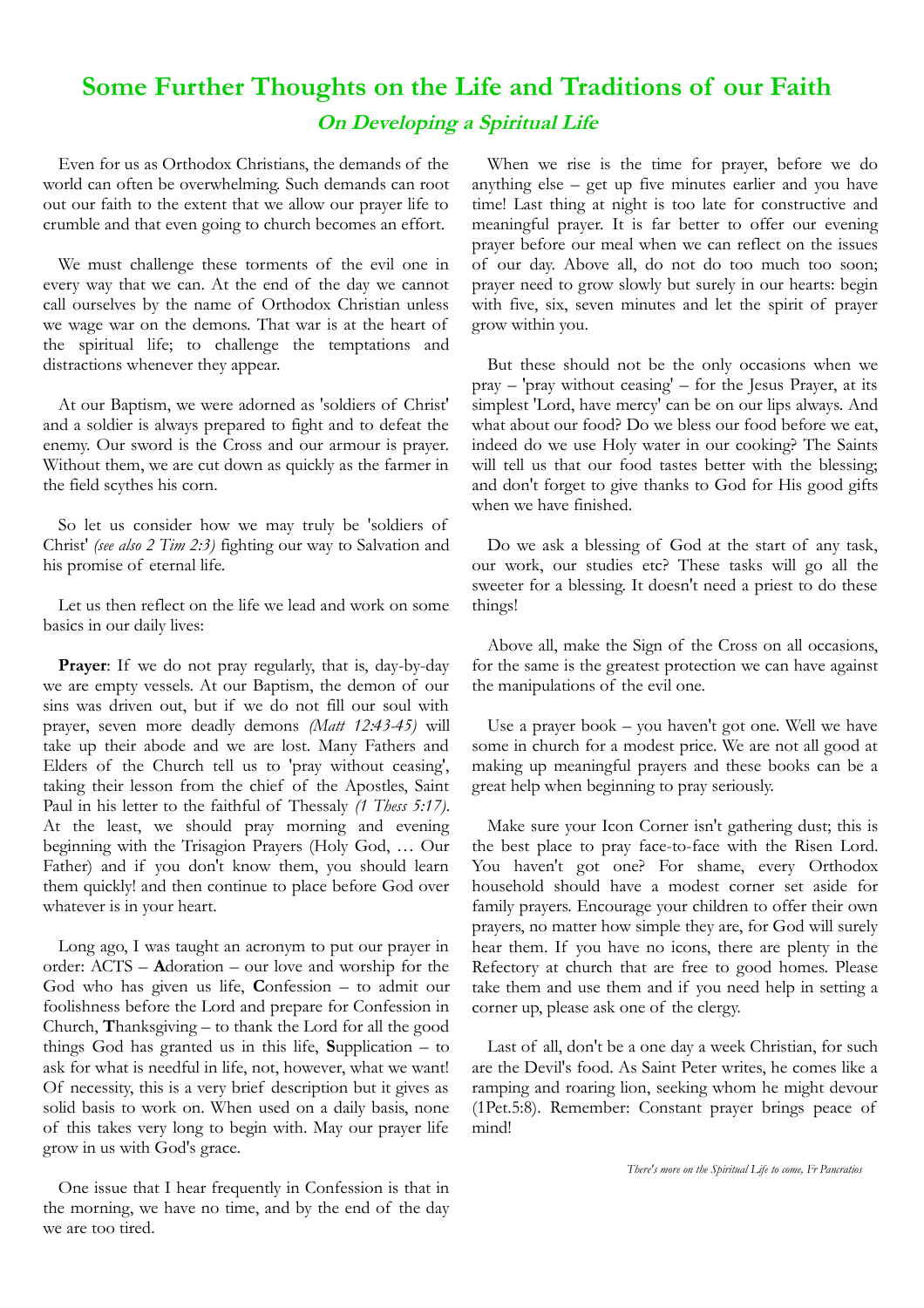## *A Scripture Reading Calendar for July*

| 1         |             | Romans 7:1-13                            | Matthew 9:36-10:8       | St Martin, 3 <sup>rd</sup> Bishop of Vienne, France (c132)             |
|-----------|-------------|------------------------------------------|-------------------------|------------------------------------------------------------------------|
| 2         |             | Romans 7:14-8:2                          | Matthew 10:9-15         | The Three Soldier Martyrs of Rome, converted by St Paul (c68)          |
| 3         | Fast        | Romans 8:2-13                            | Matthew 10:16-22        | Martyr Hyacinth, the Chamberlain of Caesarea in Cappadocia (108)       |
| 4         |             | Romans 8:22-27                           | Matthew 10:23-31        | Martyr Namphamon & Companions at Madaura in Numidia (c180)             |
| 5         | Fast**      | Romans 9:6-19                            | Matthew 10:32-36, 11:1  | Hieromartyr Stephen, Bishop of Rhegium & those with him (1stC)         |
| 6         |             | Romans 3:28-4:3                          | Matthew 7:24-8:4        | Hieromartyr Asteius, Bishop of Dyrrachium in Macedonia (c100)          |
| 7         |             | <b>Romans</b> 5:1-10                     | <b>Matthew 6:22-33</b>  | St Pantaenus the Confessor at Alexandria (c190 or 203)                 |
| $\,8\,$   |             | Romans 9:18-33                           | Matthew 11:2-15         | Sts Aquila & Priscilla, the missionaries described in Acts 18:3 (1stC) |
| 9         |             | Romans 10:11-11:2a                       | Matthew 11:16-20        | Hieromartyr Pancratios, Bishop of Taormina in Sicily (1stC)            |
|           | 10 Fast     | Romans 11:2b-12                          | Matthew 11:20-26        | Martyr Alexander in Rome (c150)                                        |
| 11        |             | Romans 11:13-24                          | Matthew 11:27-30        | St Pius, Bishop of Rome (c155)                                         |
|           | 12 Fast     | Romans 11:25-36                          | Matthew 12:1-8          | Martyr Hermagoras of Aquileia & deacon Fortunatus under Nero (c66)     |
| 13        |             | Romans 6:11-17                           | Matthew 8:14-23         | Martyr Serapion, under Severus (c205)                                  |
| 14        |             | <b>Romans 6:18-23</b>                    | Matthew 8:5-13          | Martyr Justus, soldier in Rome (1stC)                                  |
| 15        |             | Romans 12:4-5,15-21                      | Matthew 12:9-13         | Martyrs Cyricus and his mother Julitta of Tarsus (c305)                |
| 16        |             | Romans 14:9-18                           | Matthew 12:14-16,22-30  | Martyr Kyriakos the Executioner, who was himself beheaded (c110)       |
|           | $17$ Fast** | Romans 15:7-16                           | Matthew 12:38-45        | The Holy Martyrs of Scillium, beheaded in Carthage (c180)              |
| 18        |             | Romans 15:17-29                          | Matthew 12:46-13:3a     | Martyr Symphorosa of Tivoli & her seven martyred sons (Rome, c138)     |
|           | 19 Fast     | Romans 16:1-16                           | Matthew 13:3-9          | St (martyr?) Martin, tenth Bishop of Trier (Germany, c210)             |
| 20        |             | Romans 8:14-21                           | Matthew 9:9-13          | St Rheticus, Bishop of Autun (France, 334)                             |
| <b>21</b> |             | <b>Romans 10:1-10</b>                    | <b>Matthew 8:28-9:1</b> | St Praxedes, daughter of the roman Senator Pudens (2ndC)               |
| 22        |             | Romans 16:17-24                          | Matthew 13:10-23,9      | Holy Myrrh-Bearer Mary Magdalene, Equal-to-the-Apostles (1stC)         |
| 23        |             | 1 Corinthians 1:1-9                      | Matthew 13:24-30        | Martyr Vitalius at Ravenna (62)                                        |
|           | 24 Fast     | 1 Corinthians 2:9-3:8                    | Matthew 13:31-36a       | St Athenagoras of Athens, Apologist (c190)                             |
| 25        |             | 1 Corinthians 3:18-23                    | Matthew 13:36-43        | Hieromartyr Pothinus, Bishop of Lyons & those with him (c177)          |
|           | 26 Fast**   | 1 Corinthians 4:5-8                      | Matthew 13:44-54a       | Nun-Martyr Paraskevi of Rome (c138-161)                                |
| 27        |             | Romans 9:1-5                             | Matthew 9:18-26         | Martyrs Maurus, Pantaleimon & Sergius under Trajan (c117)              |
| 28        |             | <b>Romans 12:6-14</b>                    | <b>Matthew 9:1-8</b>    | Martyrs Nazarius & Celsus at Milan under Nero (c68)                    |
| 29        |             | 1 Corinthians 5:9-6:11                   | Matthew 13:54-58        | Virgin-Martyr Seraphima of Antioch (c117-138)                          |
| 30        |             | 1 Corinthians 6:20b-7:12 Matthew 14:1-13 |                         | Hieromartyr Valentine, Bishop of Interamna and others (Italy, 273)     |
|           | 31 Fast     | 1 Corinthians 7:12-24                    | Matthew 1:35-15:11      | St Joseph of Arimathea (1stC)                                          |
|           |             |                                          |                         | * Wine is allowed on this day                                          |

*\*\* Wine & Oil are allowed on this day* 

\*\**\* Fish, Wine & Oil are allowed on this day* 

#### **Sundays are shown in Bold**

† Note there are more readings on certain days - If you have no other Calendar, the Diocesan Hemerologion serves as a guide. Alternatively search the internet and download **Menologion 3.0** - a useful perpetual calendar

#### **-------------------------------------------------------------------------------------------------------------------------------------** Board Meeting

#### A Board Meeting will be held on  $30<sup>th</sup>$  June after the Divine Liturgy. All matters to the Secretary by 14 days earlier.

Board meetings will continue to be held in the Refectory and are open to all who wish to attend. Trustees meetings will, in future, generally be held via video Conferencing due to the difficulty for the Trustees to meet together in person.

**++++++++++++++++++++**

## Proposed Summer Walk

Following our very successful walk along the Leete last year, we ask for suggestions regarding this year's Sunday afternoon walk. One thought that comes to mind is Moel Fammau; slightly more energetic than the Leete. Another might be a visit to the Roman Catholic Monastery at Pantasaph, not far from Holywell.

Let's have some suggestions as to place and date.

We could even have a Saturday out with a grand picnic lunch.

The choice is yours - let's hear from you!